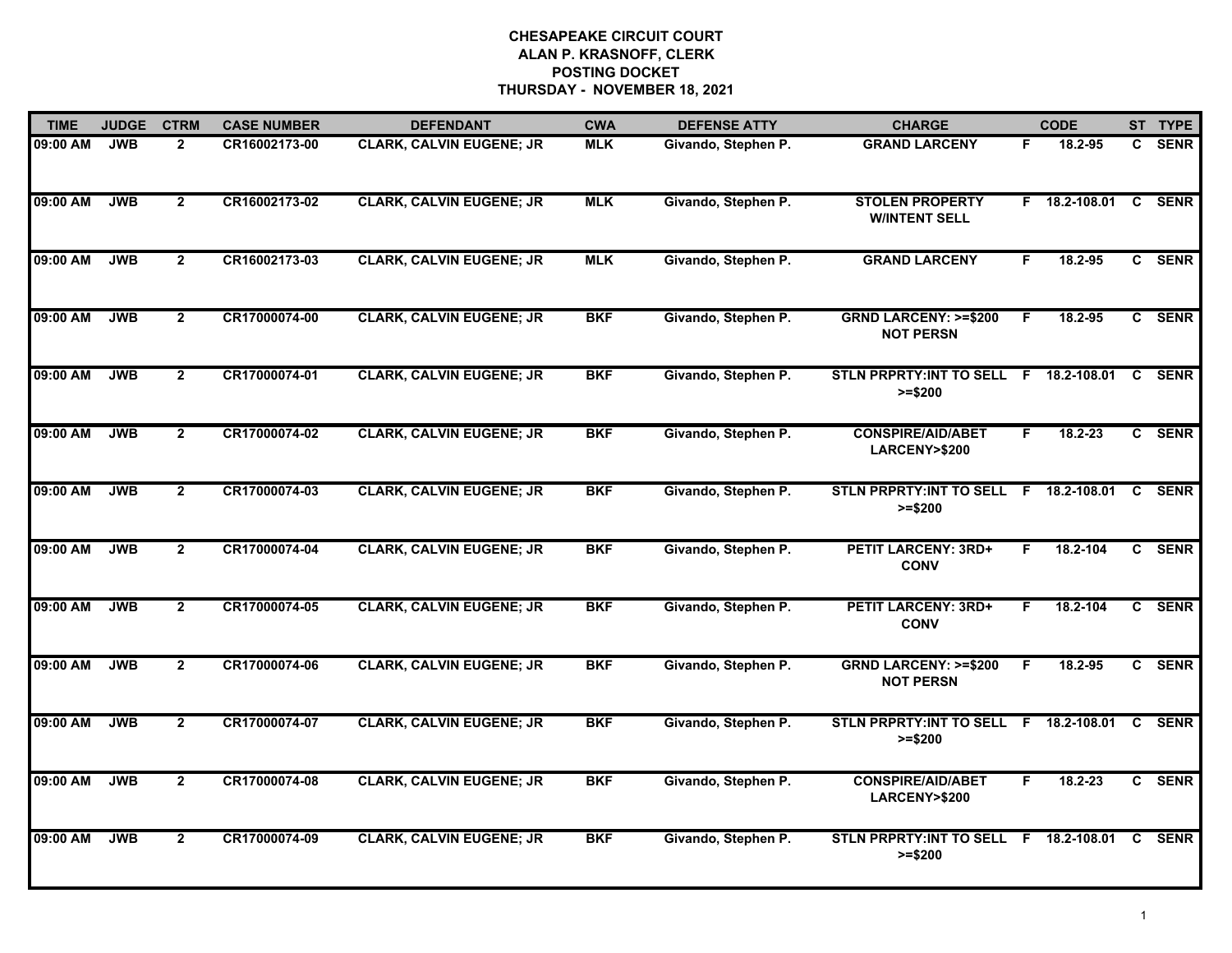| <b>TIME</b> | <b>JUDGE</b> | <b>CTRM</b>             | <b>CASE NUMBER</b> | <b>DEFENDANT</b>                | <b>CWA</b> | <b>DEFENSE ATTY</b> | <b>CHARGE</b>                                       |    | <b>CODE</b> |                | ST TYPE     |
|-------------|--------------|-------------------------|--------------------|---------------------------------|------------|---------------------|-----------------------------------------------------|----|-------------|----------------|-------------|
| 09:00 AM    | <b>JWB</b>   | $\mathbf{2}$            | CR17000074-10      | <b>CLARK, CALVIN EUGENE; JR</b> | <b>BKF</b> | Givando, Stephen P. | <b>GRND LARCENY: &gt;=\$200</b><br><b>NOT PERSN</b> | F. | 18.2-95     | C.             | <b>SENR</b> |
| 09:00 AM    | <b>JWB</b>   | $\mathbf{2}$            | CR17000074-11      | <b>CLARK, CALVIN EUGENE; JR</b> | <b>BKF</b> | Givando, Stephen P. | STLN PRPRTY: INT TO SELL F 18.2-108.01<br>$>= $200$ |    |             | C              | <b>SENR</b> |
| 09:00 AM    | <b>JWB</b>   | $\overline{2}$          | CR17000074-12      | <b>CLARK, CALVIN EUGENE; JR</b> | <b>BKF</b> | Givando, Stephen P. | <b>CONSPIRE/AID/ABET</b><br>LARCENY>\$200           | F  | $18.2 - 23$ |                | C SENR      |
| 09:00 AM    | <b>JWB</b>   | $\overline{2}$          | CR17000074-13      | <b>CLARK, CALVIN EUGENE; JR</b> | <b>BKF</b> | Givando, Stephen P. | STLN PRPRTY: INT TO SELL F 18.2-108.01<br>$>= $200$ |    |             |                | C SENR      |
| 09:00 AM    | <b>JWB</b>   | $\mathbf{2}$            | CR17000074-14      | <b>CLARK, CALVIN EUGENE; JR</b> | <b>BKF</b> | Givando, Stephen P. | <b>GRND LARCENY: &gt;=\$200</b><br><b>NOT PERSN</b> | F  | 18.2-95     |                | C SENR      |
| 09:00 AM    | <b>JWB</b>   | $\mathbf{2}$            | CR17000074-15      | <b>CLARK, CALVIN EUGENE; JR</b> | <b>BKF</b> | Givando, Stephen P. | STLN PRPRTY: INT TO SELL F 18.2-108.01<br>$>= $200$ |    |             | C              | <b>SENR</b> |
| 09:00 AM    | <b>JWB</b>   | $\overline{\mathbf{2}}$ | CR17000074-16      | <b>CLARK, CALVIN EUGENE; JR</b> | <b>BKF</b> | Givando, Stephen P. | <b>CONSPIRE/AID/ABET</b><br>LARCENY>\$200           | F. | 18.2-23     | $\overline{c}$ | <b>SENR</b> |
| 09:00 AM    | <b>JWB</b>   | $\overline{2}$          | CR17000074-17      | <b>CLARK, CALVIN EUGENE; JR</b> | <b>BKF</b> | Givando, Stephen P. | STLN PRPRTY: INT TO SELL F 18.2-108.01<br>$>= $200$ |    |             | C.             | <b>SENR</b> |
| 09:00 AM    | <b>JWB</b>   | $\overline{2}$          | CR17000074-19      | <b>CLARK, CALVIN EUGENE; JR</b> | <b>BKF</b> | Givando, Stephen P. | STLN PRPRTY: INT TO SELL F<br>$>= $200$             |    | 18.2-108.01 |                | C SENR      |
| 09:00 AM    | <b>JWB</b>   | $\mathbf{2}$            | CR17000074-20      | <b>CLARK, CALVIN EUGENE; JR</b> | <b>BKF</b> | Givando, Stephen P. | <b>CONSPIRE/AID/ABET</b><br>LARCENY>\$200           | F. | $18.2 - 23$ |                | C SENR      |
| 09:00 AM    | <b>JWB</b>   | $\mathbf{2}$            | CR17000074-21      | <b>CLARK, CALVIN EUGENE; JR</b> | <b>BKF</b> | Givando, Stephen P. | STLN PRPRTY:INT TO SELL F 18.2-108.01<br>$>= $200$  |    |             | C              | <b>SENR</b> |
| 09:00 AM    | <b>JWB</b>   | $\overline{2}$          | CR17000074-23      | <b>CLARK, CALVIN EUGENE; JR</b> | <b>BKF</b> | Givando, Stephen P. | STLN PRPRTY: INT TO SELL F 18.2-108.01<br>$>= $200$ |    |             | <b>C</b>       | <b>SENR</b> |
| 09:00 AM    | <b>JWB</b>   | $\mathbf{2}$            | CR17000074-24      | <b>CLARK, CALVIN EUGENE; JR</b> | <b>BKF</b> | Givando, Stephen P. | <b>CONSPIRE/AID/ABET</b><br>LARCENY>\$200           | F  | 18.2-23     |                | C SENR      |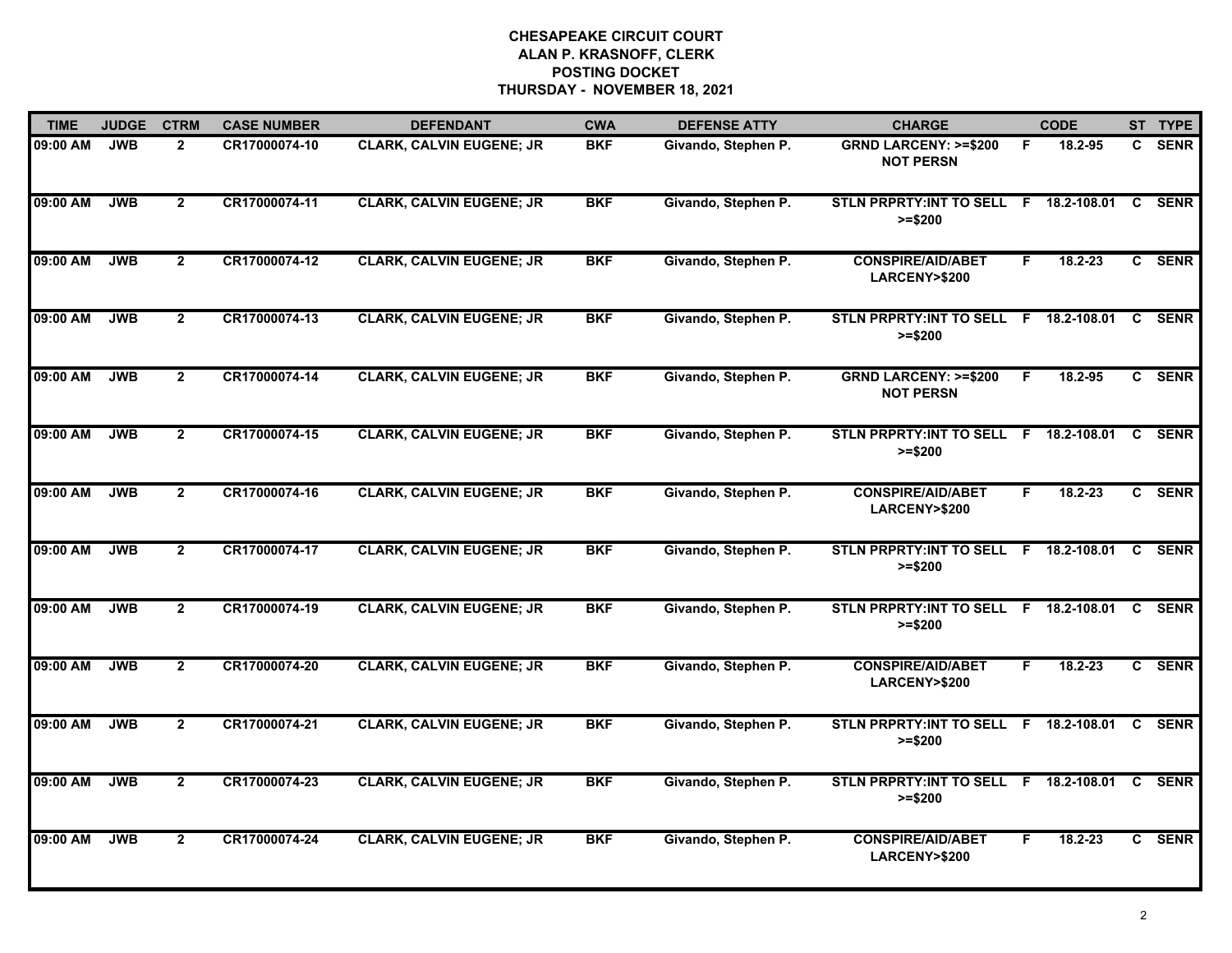| <b>TIME</b> | <b>JUDGE</b> | <b>CTRM</b>    | <b>CASE NUMBER</b> | <b>DEFENDANT</b>                | <b>CWA</b> | <b>DEFENSE ATTY</b> | <b>CHARGE</b>                                       |    | <b>CODE</b>     |              | ST TYPE     |
|-------------|--------------|----------------|--------------------|---------------------------------|------------|---------------------|-----------------------------------------------------|----|-----------------|--------------|-------------|
| 09:00 AM    | <b>JWB</b>   | $\mathbf{2}$   | CR17000074-25      | <b>CLARK, CALVIN EUGENE; JR</b> | <b>BKF</b> | Givando, Stephen P. | STLN PRPRTY: INT TO SELL F 18.2-108.01<br>$>= $200$ |    |                 | C            | <b>SENR</b> |
| 09:00 AM    | <b>JWB</b>   | $\overline{2}$ | CR17000074-27      | <b>CLARK, CALVIN EUGENE; JR</b> | <b>BKF</b> | Givando, Stephen P. | <b>GRND LARCENY: &gt;=\$200</b><br><b>NOT PERSN</b> | F. | 18.2-95         |              | C SENR      |
| 09:00 AM    | <b>JWB</b>   | $\mathbf{2}$   | CR17000074-28      | <b>CLARK, CALVIN EUGENE; JR</b> | <b>BKF</b> | Givando, Stephen P. | STLN PRPRTY:INT TO SELL F 18.2-108.01<br>$>= $200$  |    |                 | C            | <b>SENR</b> |
| 09:00 AM    | <b>JWB</b>   | $\overline{2}$ | CR17000074-29      | <b>CLARK, CALVIN EUGENE; JR</b> | <b>BKF</b> | Givando, Stephen P. | <b>CONSPIRE/AID/ABET</b><br>LARCENY>\$200           | F. | 18.2-23         | C.           | <b>SENR</b> |
| 09:00 AM    | <b>JWB</b>   | $\overline{2}$ | CR17000074-30      | <b>CLARK, CALVIN EUGENE; JR</b> | <b>BKF</b> | Givando, Stephen P. | <b>STLN PRPRTY:INT TO SELL</b><br>$>= $200$         |    | F 18.2-108.01   | C.           | <b>SENR</b> |
| 09:00 AM    | <b>JWB</b>   | $\mathbf{2}$   | CR17000074-31      | <b>CLARK, CALVIN EUGENE; JR</b> | <b>BKF</b> | Givando, Stephen P. | <b>GRND LARCENY: &gt;=\$200</b><br><b>NOT PERSN</b> | F. | 18.2-95         |              | C SENR      |
| 09:00 AM    | <b>JWB</b>   | $\overline{2}$ | CR17000074-32      | <b>CLARK, CALVIN EUGENE; JR</b> | <b>BKF</b> | Givando, Stephen P. | <b>STLN PRPRTY:INT TO SELL</b><br>$>= $200$         |    | $F$ 18.2-108.01 | C            | <b>SENR</b> |
| 09:00 AM    | <b>JWB</b>   | $\overline{2}$ | CR17000074-33      | <b>CLARK, CALVIN EUGENE; JR</b> | <b>BKF</b> | Givando, Stephen P. | <b>CONSPIRE/AID/ABET</b><br>LARCENY>\$200           | F  | 18.2-23         |              | C SENR      |
| 09:00 AM    | <b>JWB</b>   | $\mathbf{2}$   | CR17000074-34      | <b>CLARK, CALVIN EUGENE; JR</b> | <b>BKF</b> | Givando, Stephen P. | STLN PRPRTY: INT TO SELL F<br>$>= $200$             |    | 18.2-108.01     | C.           | <b>SENR</b> |
| 09:00 AM    | <b>JWB</b>   | $\overline{2}$ | CR17000074-35      | <b>CLARK, CALVIN EUGENE; JR</b> | <b>BKF</b> | Givando, Stephen P. | <b>GRND LARCENY: &gt;=\$200</b><br><b>NOT PERSN</b> | F  | 18.2-95         | $\mathbf{c}$ | <b>SENR</b> |
| 09:00 AM    | <b>JWB</b>   | $\mathbf{2}$   | CR17000074-36      | <b>CLARK, CALVIN EUGENE; JR</b> | <b>BKF</b> | Givando, Stephen P. | STLN PRPRTY: INT TO SELL F 18.2-108.01<br>$>= $200$ |    |                 | C            | <b>SENR</b> |
| 09:00 AM    | <b>JWB</b>   | $\mathbf{2}$   | CR17000074-37      | <b>CLARK, CALVIN EUGENE; JR</b> | <b>BKF</b> | Givando, Stephen P. | <b>CONSPIRE/AID/ABET</b><br>LARCENY>\$200           | F. | 18.2-23         | C            | <b>SENR</b> |
| 09:00 AM    | <b>JWB</b>   | $\overline{2}$ | CR17000074-38      | <b>CLARK, CALVIN EUGENE; JR</b> | <b>BKF</b> | Givando, Stephen P. | STLN PRPRTY: INT TO SELL F 18.2-108.01<br>$>= $200$ |    |                 | C.           | <b>SENR</b> |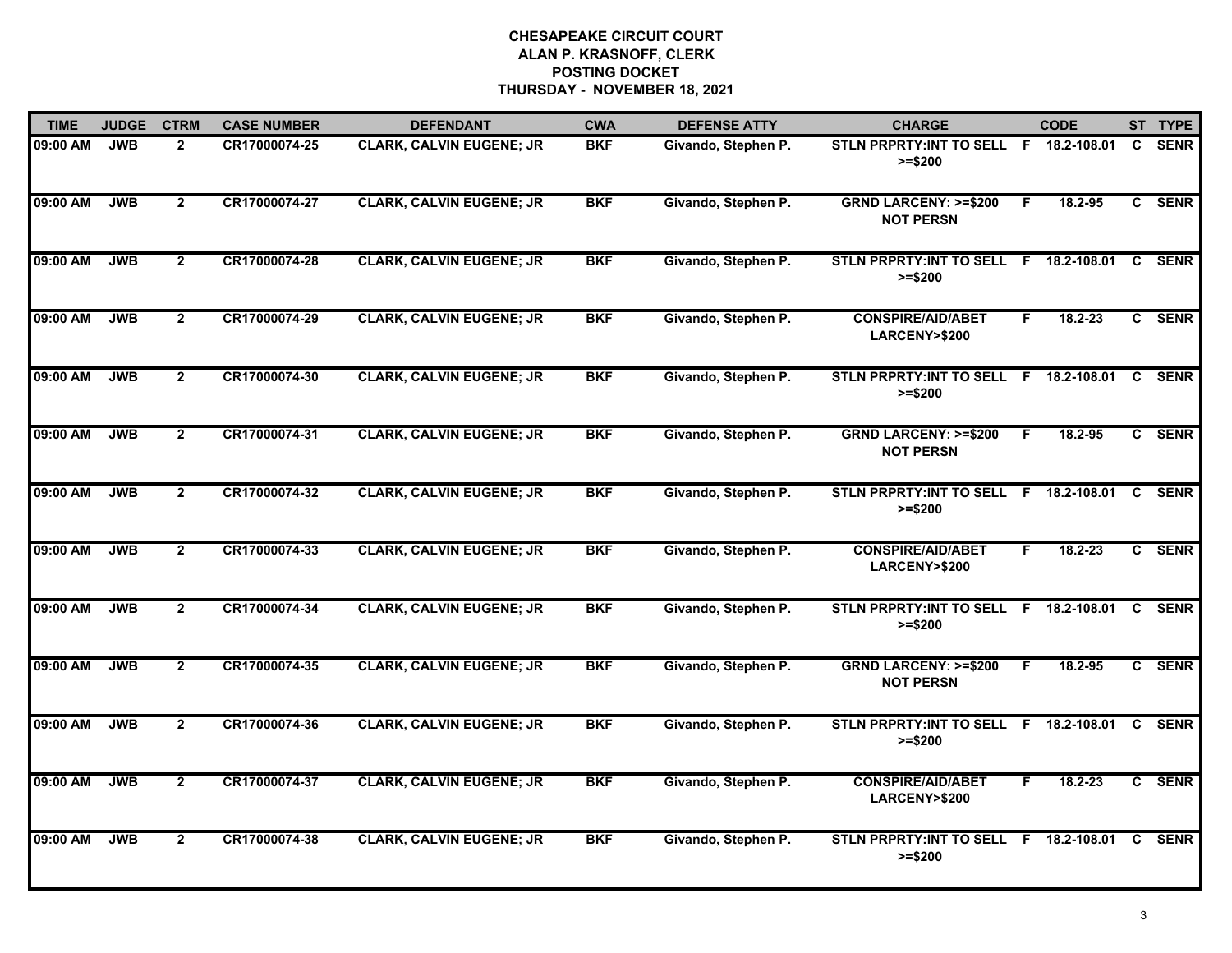| <b>TIME</b> | <b>JUDGE</b> | <b>CTRM</b>    | <b>CASE NUMBER</b> | <b>DEFENDANT</b>                | <b>CWA</b> | <b>DEFENSE ATTY</b> | <b>CHARGE</b>                                       |    | <b>CODE</b>   |    | ST TYPE     |
|-------------|--------------|----------------|--------------------|---------------------------------|------------|---------------------|-----------------------------------------------------|----|---------------|----|-------------|
| 09:00 AM    | <b>JWB</b>   | $\mathbf{2}$   | CR17000074-39      | <b>CLARK, CALVIN EUGENE; JR</b> | <b>BKF</b> | Givando, Stephen P. | <b>GRND LARCENY: &gt;=\$200</b><br><b>NOT PERSN</b> | F. | 18.2-95       |    | C SENR      |
| 09:00 AM    | <b>JWB</b>   | $\overline{2}$ | CR17000074-40      | <b>CLARK, CALVIN EUGENE; JR</b> | <b>BKF</b> | Givando, Stephen P. | <b>STLN PRPRTY: INT TO SELL</b><br>$>= $200$        |    | F 18.2-108.01 | C  | <b>SENR</b> |
| 09:00 AM    | <b>JWB</b>   | $\mathbf{2}$   | CR17000074-41      | <b>CLARK, CALVIN EUGENE; JR</b> | <b>BKF</b> | Givando, Stephen P. | <b>CONSPIRE/AID/ABET</b><br><b>LARCENY&gt;\$200</b> | F. | 18.2-23       |    | C SENR      |
| 09:00 AM    | <b>JWB</b>   | $\overline{2}$ | CR17000074-42      | <b>CLARK, CALVIN EUGENE; JR</b> | <b>BKF</b> | Givando, Stephen P. | STLN PRPRTY: INT TO SELL F 18.2-108.01<br>$>= $200$ |    |               | C. | <b>SENR</b> |
| 09:00 AM    | <b>JWB</b>   | $\overline{2}$ | CR17000074-43      | <b>CLARK, CALVIN EUGENE; JR</b> | <b>BKF</b> | Givando, Stephen P. | <b>GRND LARCENY: &gt;=\$200</b><br><b>NOT PERSN</b> | F. | 18.2-95       |    | C SENR      |
| 09:00 AM    | <b>JWB</b>   | $\overline{2}$ | CR17000074-44      | <b>CLARK, CALVIN EUGENE; JR</b> | <b>BKF</b> | Givando, Stephen P. | STLN PRPRTY:INT TO SELL F 18.2-108.01<br>$>= $200$  |    |               | C. | <b>SENR</b> |
| 09:00 AM    | <b>JWB</b>   | $\overline{2}$ | CR17000074-45      | <b>CLARK, CALVIN EUGENE; JR</b> | <b>BKF</b> | Givando, Stephen P. | <b>CONSPIRE/AID/ABET</b><br><b>LARCENY&gt;\$200</b> | F  | $18.2 - 23$   | C  | <b>SENR</b> |
| 09:00 AM    | <b>JWB</b>   | $\overline{2}$ | CR17000074-46      | <b>CLARK, CALVIN EUGENE; JR</b> | <b>BKF</b> | Givando, Stephen P. | STLN PRPRTY: INT TO SELL F 18.2-108.01<br>$>= $200$ |    |               | C. | <b>SENR</b> |
| 09:00 AM    | <b>JWB</b>   | $\mathbf{2}$   | CR17000074-49      | <b>CLARK, CALVIN EUGENE; JR</b> | <b>BKF</b> | Givando, Stephen P. | <b>GRND LARCENY: &gt;=\$200</b><br><b>NOT PERSN</b> | F  | 18.2-95       | C. | <b>SENR</b> |
| 09:00 AM    | <b>JWB</b>   | $\mathbf{2}$   | CR17000074-50      | <b>CLARK, CALVIN EUGENE; JR</b> | <b>BKF</b> | Givando, Stephen P. | STLN PRPRTY: INT TO SELL F 18.2-108.01<br>>=\$200   |    |               | C  | <b>SENR</b> |
| 09:00 AM    | <b>JWB</b>   | $\mathbf{2}$   | CR17000074-51      | <b>CLARK, CALVIN EUGENE; JR</b> | <b>BKF</b> | Givando, Stephen P. | <b>CONSPIRE/AID/ABET</b><br><b>LARCENY&gt;\$200</b> | F. | 18.2-23       |    | C SENR      |
| 09:00 AM    | <b>JWB</b>   | $\mathbf{2}$   | CR17000074-52      | <b>CLARK, CALVIN EUGENE; JR</b> | <b>BKF</b> | Givando, Stephen P. | STLN PRPRTY: INT TO SELL F 18.2-108.01<br>$>= $200$ |    |               | C  | <b>SENR</b> |
| 09:00 AM    | <b>JWB</b>   | $\mathbf{2}$   | CR17000074-53      | <b>CLARK, CALVIN EUGENE; JR</b> | <b>BKF</b> | Givando, Stephen P. | <b>GRND LARCENY: &gt;=\$200</b><br><b>NOT PERSN</b> | F. | 18.2-95       |    | C SENR      |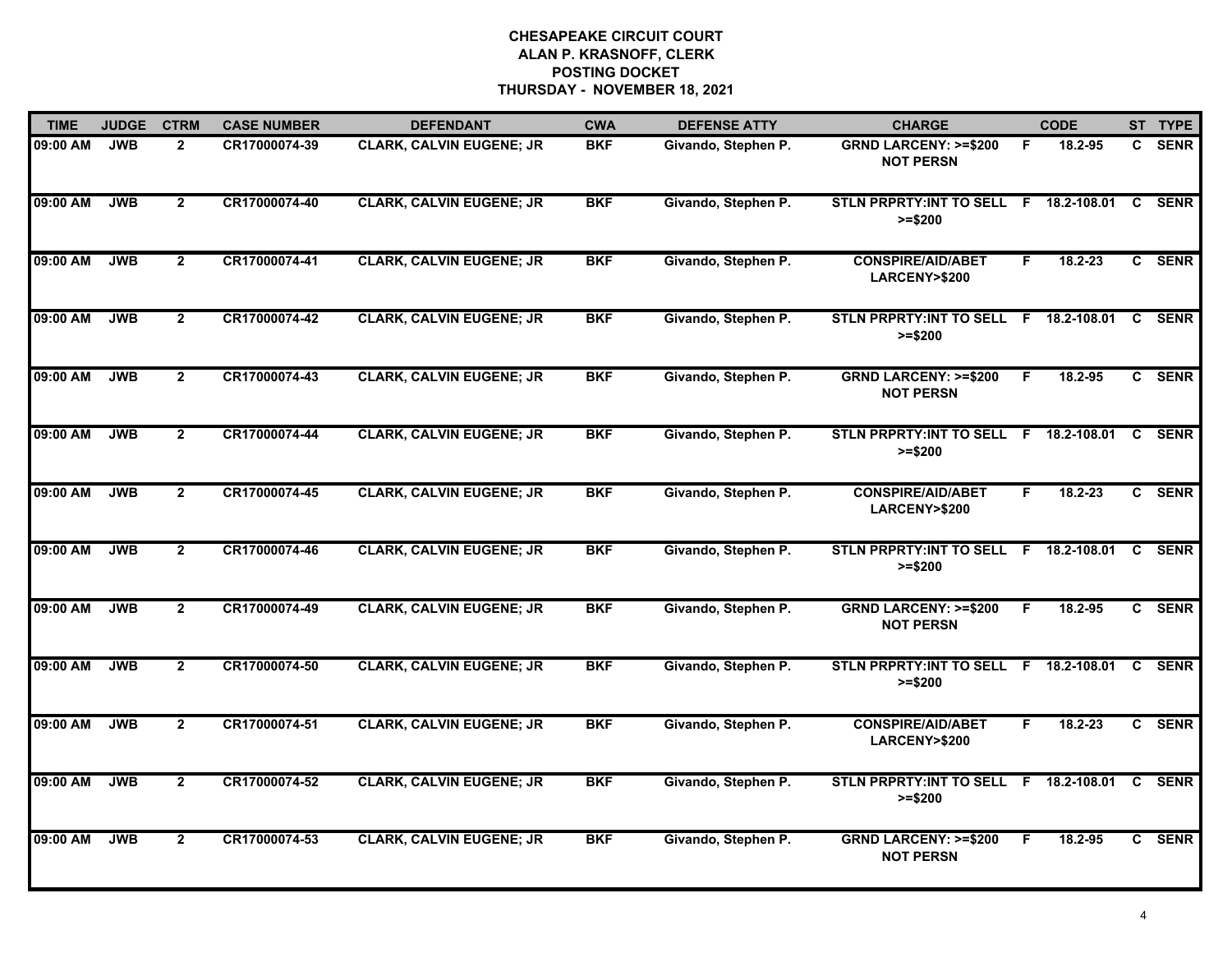| <b>TIME</b> | <b>JUDGE</b> | <b>CTRM</b>    | <b>CASE NUMBER</b> | <b>DEFENDANT</b>                | <b>CWA</b> | <b>DEFENSE ATTY</b>      | <b>CHARGE</b>                                       |    | <b>CODE</b>   |              | ST TYPE     |
|-------------|--------------|----------------|--------------------|---------------------------------|------------|--------------------------|-----------------------------------------------------|----|---------------|--------------|-------------|
| 09:00 AM    | <b>JWB</b>   | $\overline{2}$ | CR17000074-54      | <b>CLARK, CALVIN EUGENE; JR</b> | <b>BKF</b> | Givando, Stephen P.      | STLN PRPRTY: INT TO SELL F 18.2-108.01<br>$>= $200$ |    |               | C.           | <b>SENR</b> |
| 09:00 AM    | <b>JWB</b>   | $\mathbf{2}$   | CR17000074-55      | <b>CLARK, CALVIN EUGENE; JR</b> | <b>BKF</b> | Givando, Stephen P.      | <b>CONSPIRE/AID/ABET</b><br>LARCENY>\$200           | F  | $18.2 - 23$   |              | C SENR      |
| 09:00 AM    | <b>JWB</b>   | $\overline{2}$ | CR17000074-56      | <b>CLARK, CALVIN EUGENE; JR</b> | <b>BKF</b> | Givando, Stephen P.      | STLN PRPRTY: INT TO SELL F 18.2-108.01<br>$>= $200$ |    |               |              | C SENR      |
| 09:00 AM    | <b>JWB</b>   | $\mathbf{2}$   | CR17000074-57      | <b>CLARK, CALVIN EUGENE; JR</b> | <b>BKF</b> | Givando, Stephen P.      | <b>GRND LARCENY: &gt;=\$200</b><br><b>NOT PERSN</b> | F. | 18.2-95       | $\mathbf{c}$ | <b>SENR</b> |
| 09:00 AM    | <b>JWB</b>   | $\overline{2}$ | CR17000074-58      | <b>CLARK, CALVIN EUGENE; JR</b> | <b>BKF</b> | Givando, Stephen P.      | STLN PRPRTY: INT TO SELL F 18.2-108.01<br>$>= $200$ |    |               | C.           | <b>SENR</b> |
| 09:00 AM    | <b>JWB</b>   | $\overline{2}$ | CR17000074-59      | <b>CLARK, CALVIN EUGENE; JR</b> | <b>BKF</b> | Givando, Stephen P.      | <b>CONSPIRE/AID/ABET</b><br>LARCENY>\$200           | F. | 18.2-23       |              | C SENR      |
| 09:00 AM    | <b>JWB</b>   | $\overline{2}$ | CR17000074-60      | <b>CLARK, CALVIN EUGENE; JR</b> | <b>BKF</b> | Givando, Stephen P.      | <b>STLN PRPRTY:INT TO SELL</b><br>$>= $200$         |    | F 18.2-108.01 | C            | <b>SENR</b> |
| 09:00 AM    | <b>JWB</b>   | $\overline{2}$ | CR17000074-61      | <b>CLARK, CALVIN EUGENE; JR</b> | <b>BKF</b> | Givando, Stephen P.      | <b>GRND LARCENY: &gt;=\$200</b><br><b>NOT PERSN</b> | F  | 18.2-95       |              | C SENR      |
| 09:00 AM    | <b>JWB</b>   | $\overline{2}$ | CR17000074-62      | <b>CLARK, CALVIN EUGENE; JR</b> | <b>BKF</b> | Givando, Stephen P.      | STLN PRPRTY: INT TO SELL F 18.2-108.01<br>$>= $200$ |    |               | C.           | <b>SENR</b> |
| 09:00 AM    | <b>JWB</b>   | $\overline{2}$ | CR15000278-03      | <b>COWELL, DEVONTAE SHARROD</b> | <b>AMF</b> | Gilchrist, Kurt A.       | <b>VIOL PROBATION ON FEL</b><br><b>OFF</b>          | F  | 19.2-306      | C.           | <b>REV</b>  |
| 09:00 AM    | <b>JWB</b>   | $\mathbf{2}$   | CR21000368-00      | <b>COWELL, DEVONTAE SHARROD</b> | <b>AMF</b> | <b>GILCHRIST, KURT A</b> | <b>VIOLENT FELON POSS/TRAN F</b><br><b>WEAPON</b>   |    | 18.2-308.2    | C            | <b>SENR</b> |
| 09:00 AM    | <b>JWB</b>   | $\overline{2}$ | CR21000368-01      | <b>COWELL, DEVONTAE SHARROD</b> | <b>AMF</b> | <b>GILCHRIST, KURT A</b> | <b>CARRY LOAD FIREARM IN</b><br><b>PUBLIC</b>       | M  | 18.2-287.4    | C            | <b>SENR</b> |
| 09:00 AM    | <b>JWB</b>   | $\mathbf{2}$   | CR21000368-02      | <b>COWELL, DEVONTAE SHARROD</b> | <b>AMF</b> | <b>GILCHRIST, KURT A</b> | DESTRUCT PROP W/INTENT F<br>$>= $1000$              |    | 18.2-137      | C            | <b>SENR</b> |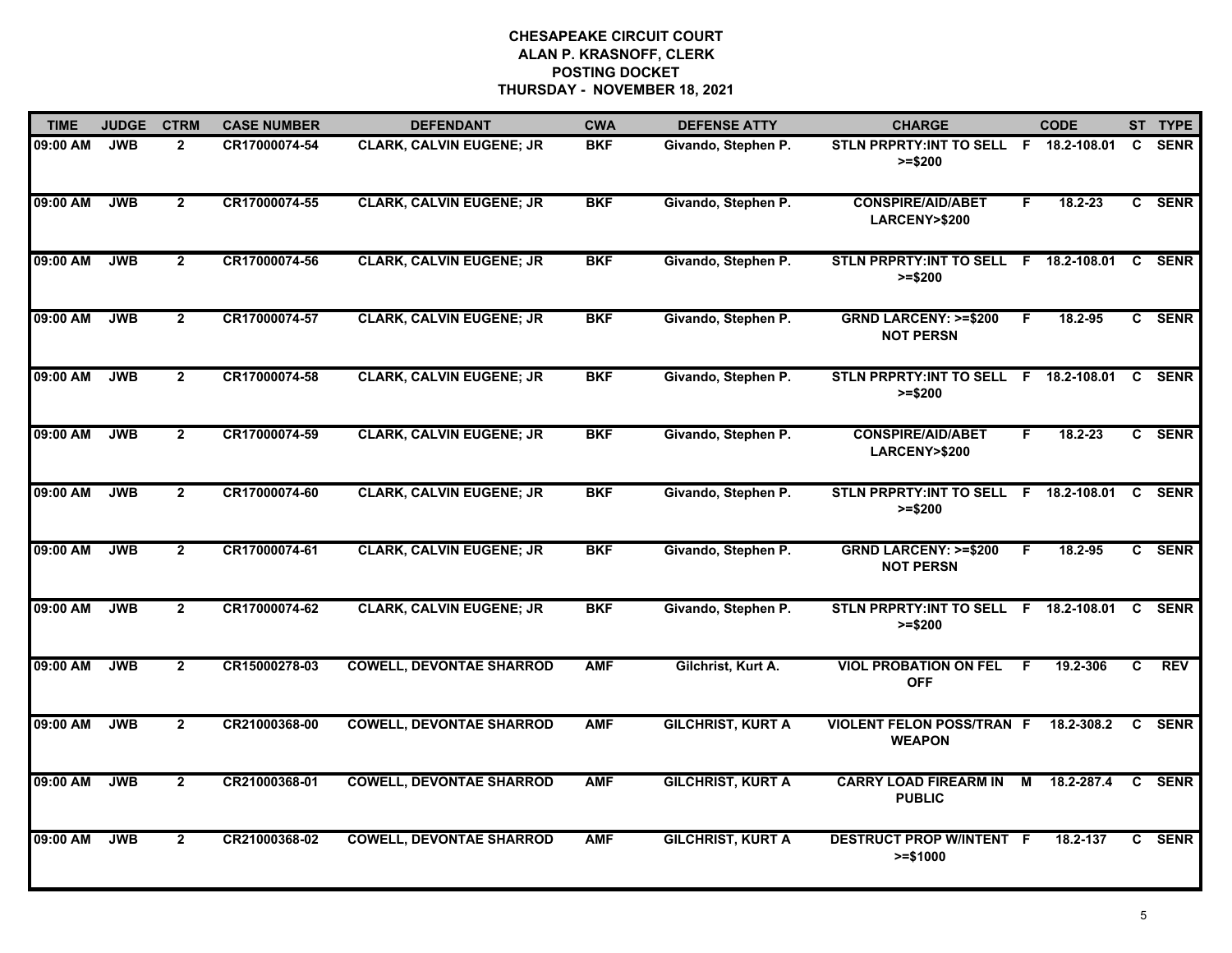| <b>TIME</b> | <b>JUDGE</b> | <b>CTRM</b>    | <b>CASE NUMBER</b> | <b>DEFENDANT</b>                | <b>CWA</b> | <b>DEFENSE ATTY</b>         | <b>CHARGE</b>                                         |    | <b>CODE</b>   |    | ST TYPE     |
|-------------|--------------|----------------|--------------------|---------------------------------|------------|-----------------------------|-------------------------------------------------------|----|---------------|----|-------------|
| 09:00 AM    | <b>JWB</b>   | $\mathbf{2}$   | CR21000368-06      | <b>COWELL, DEVONTAE SHARROD</b> | <b>AMF</b> | <b>GILCHRIST, KURT A</b>    | <b>PWID MARIJUANA</b>                                 |    | F 18.2-248.1  | C. | <b>SENR</b> |
| 09:00 AM    | <b>JWB</b>   | $\overline{2}$ | CR21000368-07      | <b>COWELL, DEVONTAE SHARROD</b> | <b>AMF</b> | <b>GILCHRIST, KURT A</b>    | ELUDE/DISREGARD POLICE- F<br><b>FELONY</b>            |    | 46.2-817(B)   | C  | <b>SENR</b> |
| 10:00 AM    | <b>JWB</b>   | $\mathbf 1$    | CR20001587-00      | <b>ARTIS, ROY QUIONNE</b>       | <b>AWW</b> | <b>MUSSONI, ERIK</b>        | <b>PWID MARIJUANA</b>                                 |    | F 18.2-248.1  | B  | <b>JURY</b> |
| 09:30 AM    | <b>RGM</b>   | 3              | CR20000999-01      | <b>AGUIAR, MICHAEL</b>          | <b>JRA</b> | <b>SINGLETON, KENNETH L</b> | <b>VIOL PROBATION ON FEL</b><br><b>OFF</b>            | -F | 19.2-306      |    | C BOND      |
| 09:30 AM    | <b>RGM</b>   | 3              | CR21000916-00      | <b>BATES, ROBERT MAURICE</b>    | <b>DRT</b> | Givando, Stephen P.         | <b>POSSESS EUTYLONE</b>                               | F. | 18.2-250      |    | C PLEA      |
| 09:30 AM    | <b>RGM</b>   | 3              | CR21000916-01      | <b>BATES, ROBERT MAURICE</b>    | <b>DRT</b> | Givando, Stephen P.         | <b>FALSE ID TO LAW</b><br><b>ENFORCEMENT</b>          | М  | $19.2 - 82.1$ |    | C PLEA      |
| 09:30 AM    | <b>RGM</b>   | 3              | CR21000916-02      | <b>BATES, ROBERT MAURICE</b>    | <b>DRT</b> | Givando, Stephen P.         | IDNTY THFT: OBT ID, AVOID M 18.2-186.3<br><b>ARST</b> |    |               |    | C PLEA      |
| 09:30 AM    | <b>RGM</b>   | 3              | CR21000916-03      | <b>BATES, ROBERT MAURICE</b>    | <b>DRT</b> | Givando, Stephen P.         | <b>OBSTRUCT/RESIST W/O</b><br><b>FORCE</b>            | М  | 18.2-460      |    | C PLEA      |
| 09:30 AM    | <b>RGM</b>   | 3              | CR15001720-09      | <b>BATTEN, JESSE MATREL</b>     | <b>JRA</b> | <b>STEVENSON, LAKISHI</b>   | <b>VIOL PROBATION ON FEL</b><br><b>OFF</b>            | F  | 19.2-306      | C  | <b>REV</b>  |
| 09:30 AM    | <b>RGM</b>   | 3              | CR15001720-10      | <b>BATTEN, JESSE MATREL</b>     | <b>JRA</b> | <b>STEVENSON, LAKISHI</b>   | <b>VIOL PROBATION ON FEL</b><br><b>OFF</b>            | -F | 19.2-306      | C  | <b>REV</b>  |
| 09:30 AM    | <b>RGM</b>   | 3              | CR15001720-11      | <b>BATTEN, JESSE MATREL</b>     | <b>JRA</b> | <b>STEVENSON, LAKISHI</b>   | <b>VIOL PROBATION ON FEL</b><br><b>OFF</b>            | F. | 19.2-306      | C  | <b>REV</b>  |
| 09:30 AM    | <b>RGM</b>   | 3              | CR21001738-00      | <b>CHALK, CHARLES DURRELL</b>   | <b>DRT</b> | <b>STEVENSON, LAKISHI</b>   | <b>POSSESS HEROIN</b>                                 | F. | 18.2-250      | B  | МОТ         |
| 09:30 AM    | <b>RGM</b>   | 3              | CR20001115-01      | <b>EICHEL, ALBERT CHARLES</b>   | <b>JRA</b> | <b>SPARTZ, SARA M</b>       | <b>UTTER FORGED CHECK</b>                             | F. | 18.2-172      | C. | <b>SENR</b> |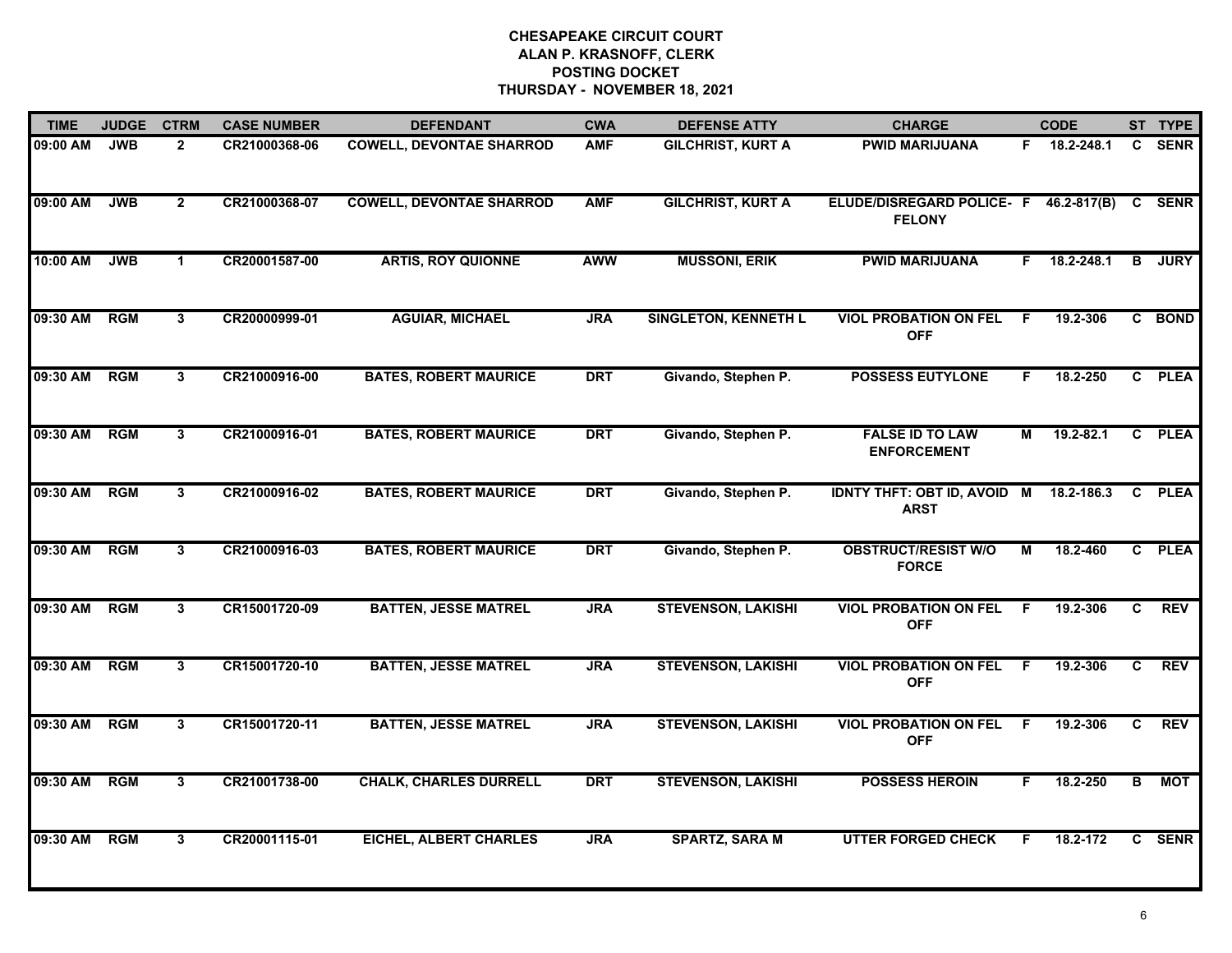| <b>TIME</b>  | <b>JUDGE</b> | <b>CTRM</b>    | <b>CASE NUMBER</b> | <b>DEFENDANT</b>                             | <b>CWA</b> | <b>DEFENSE ATTY</b>       | <b>CHARGE</b>                                       |              | <b>CODE</b>  |    | ST TYPE       |
|--------------|--------------|----------------|--------------------|----------------------------------------------|------------|---------------------------|-----------------------------------------------------|--------------|--------------|----|---------------|
| 09:30 AM     | <b>RGM</b>   | 3              | CR20001115-02      | EICHEL, ALBERT CHARLES                       | JRA        | <b>SPARTZ, SARA M</b>     | <b>OBTAIN MONEY FALSE</b><br><b>PRET &gt;=\$500</b> | F.           | 18.2-178     | C. | <b>SENR</b>   |
| 09:30 AM     | RGM          | 3              | CR21001512-00      | <b>FORTE, TONELIUS FRANKLIN</b>              | <b>JRA</b> | <b>MORRIS, DIALLOK</b>    | <b>NOT REP ACC;</b><br>DAMAG>\$1000                 |              | F C.46.2-894 | в  | C             |
| 09:30 AM     | <b>RGM</b>   | 3              | CR15002148-01      | <b>JACKSON, ERIC VONTEZ</b>                  | <b>SPP</b> | <b>HERNANDEZ, DONNA E</b> | <b>VIOL PROBATION ON FEL</b><br><b>OFF</b>          | F            | 19.2-306     |    | C BOND        |
| 09:30 AM     | <b>RGM</b>   | 3              | CR13002535-05      | <b>MICHAELANGELO, TONY ANTHONY</b>           | <b>SPP</b> | <b>SPARTZ, SARA M</b>     | <b>VIOL PROBATION ON FEL</b><br><b>OFF</b>          | - F          | 19.2-306     |    | C BOND        |
| 09:30 AM     | <b>RGM</b>   | $\mathbf{3}$   | CR19000410-01      | <b>QUICK, KEVIN WAYNE</b>                    | <b>JRA</b> | Jankell, Peter J.         | <b>PETIT LARCENY: 3RD+</b><br><b>OFFENSE</b>        | F.           | 18.2-96      | B  | <b>RR</b>     |
| 09:30 AM RGM |              | $3\phantom{a}$ |                    | CR17002235-11 WETHERINGTON, GREGORY LYN; III | <b>JRA</b> | Jones, David L.           | <b>VIOL PROBATION ON FEL</b><br><b>OFF</b>          | - F          | 19.2-306     | C  | <b>REV</b>    |
| 09:30 AM     | RGM          | $3\phantom{a}$ |                    | CR17002235-12 WETHERINGTON, GREGORY LYN; III | <b>JRA</b> | Jones, David L.           | <b>VIOL PROBATION ON FEL</b><br><b>OFF</b>          | $\mathsf{F}$ | 19.2-306     | C  | <b>REV</b>    |
| 09:30 AM     | <b>RGM</b>   | 3              | CR18000973-03      | <b>WETHERINGTON, GREGORY LYN; III</b>        | <b>JRA</b> | Jones, David L.           | <b>VIOL PROBATION ON FEL</b><br><b>OFF</b>          | -F           | 19.2-306     | C  | <b>REV</b>    |
| 09:30 AM     | <b>RGM</b>   | 3              | CR05A03197-01      | <b>WILSON, HARRISON</b>                      | <b>SPP</b> | <b>SPARTZ, SARA M</b>     | <b>VIOL PROBATION ON FEL</b><br><b>OFF</b>          | F            | 19.2-306     | C. | <b>BOND</b>   |
| 09:00 AM     | SJT          | 4              | CR21000610-00      | <b>ALBRITTON, MARIO EUGENE</b>               | <b>MLK</b> | <b>HERNANDEZ, DONNA</b>   | <b>GASOLINE PUMP</b><br><b>BREAK/OPEN</b>           | F.           | 18.2-151     | в  | <b>RR</b>     |
| 09:00 AM     | ST           | 4              | CR15001051-04      | <b>BRUNER, AMANDA NOEL</b>                   | <b>JLF</b> | Martin, Terence P.        | <b>VIOL PROBATION ON FEL</b><br><b>OFF</b>          | - F          | 19.2-306     | C. | <b>REV</b>    |
| 09:00 AM     | SJT          | 4              | CR19000874-02      | <b>CARPENTER, DAEKWON DAWUUD</b>             | <b>AMF</b> | Martin, Terence P.        | <b>VIOL PROBATION ON FEL</b><br><b>OFF</b>          | - F          | 19.2-306     | C  | <b>REV</b>    |
| 09:00 AM     | ST           | 4              | CR21001352-00      | <b>HEATH, BRITNY ILLYANA</b>                 | <b>MLK</b> | <b>KORSLUND, ERIC</b>     | <b>POSSESS COCAINE</b>                              | F.           | 18.2-250     |    | <b>B</b> TRYL |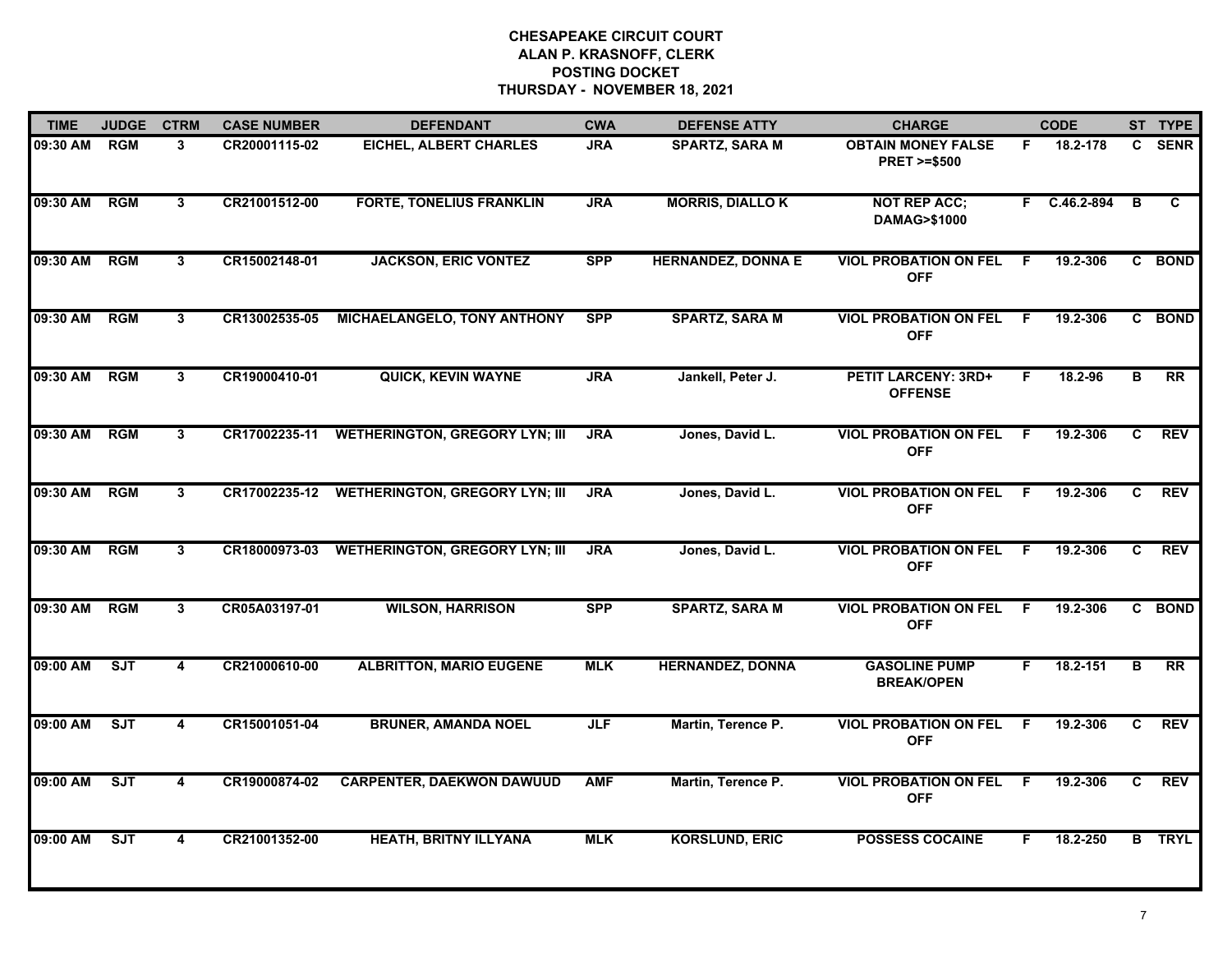| <b>TIME</b> | <b>JUDGE</b> | <b>CTRM</b>             | <b>CASE NUMBER</b> | <b>DEFENDANT</b>                | <b>CWA</b> | <b>DEFENSE ATTY</b>       | <b>CHARGE</b>                                   |     | <b>CODE</b>    |              | ST TYPE       |
|-------------|--------------|-------------------------|--------------------|---------------------------------|------------|---------------------------|-------------------------------------------------|-----|----------------|--------------|---------------|
| 09:00 AM    | <b>SJT</b>   | 4                       | CR21001792-00      | <b>JONES, CRAIG</b>             | <b>AMF</b> | <b>WOODLEY, CORNELIA</b>  | <b>MALICIOUS WOUNDING</b>                       | F.  | 18.2-51        | C.           | <b>PLEA</b>   |
| 09:00 AM    | SJT          | $\overline{\mathbf{4}}$ | CR21001792-01      | <b>JONES, CRAIG</b>             | <b>AMF</b> | <b>WOODLEY, CORNELIA</b>  | <b>SHOOT FIREARM FROM</b><br><b>VEHICLES</b>    |     | $F$ 18.2-286.1 |              | C PLEA        |
| 09:00 AM    | ST           | 4                       | CR21001792-02      | <b>JONES, CRAIG</b>             | <b>AMF</b> | <b>WOODLEY, CORNELIA</b>  | <b>USE FIREARM IN FELONY</b><br><b>1ST OFF</b>  | .F  | 18.2-53.1      |              | C PLEA        |
| 09:00 AM    | <b>SJT</b>   | 4                       | CR21001792-03      | <b>JONES, CRAIG</b>             | <b>AMF</b> | <b>WOODLEY, CORNELIA</b>  | <b>MALIC SHOOT/THRW AT</b><br><b>TRAIN/CAR</b>  | F   | 18.2-154       |              | C PLEA        |
| 09:00 AM    | ST           | 4                       | CR21001792-04      | <b>JONES, CRAIG</b>             | <b>AMF</b> | <b>WOODLEY, CORNELIA</b>  | <b>MALICIOUS WOUNDING</b>                       | F.  | $18.2 - 51$    |              | C PLEA        |
| 09:00 AM    | <b>SJT</b>   | 4                       | CR19001252-01      | PENDLETON, SHANIKA MARIE        | <b>AMF</b> | <b>MOORE, ELISABETH A</b> | <b>VIOL PROBATION ON FEL</b><br><b>OFF</b>      | - F | 19.2-306       |              | C BOND        |
| 09:00 AM    | ST           | $\overline{\mathbf{4}}$ | CR20000553-02      | PENDLETON, SHANIKA MARIE        | <b>AMF</b> | <b>MOORE, ELISABETH A</b> | <b>VIOL PROBATION ON FEL</b><br><b>OFF</b>      | - F | 19.2-306       |              | C BOND        |
| 09:00 AM    | ST           | $\overline{\mathbf{4}}$ | CR20001647-00      | <b>RHODEN, CONTRELL ALAURE</b>  | <b>MLK</b> | Byrum, Robert G.          | <b>POSSESS COCAINE</b>                          | F.  | 18.2-250       |              | <b>B</b> BOND |
| 09:00 AM    | SJT          | 4                       | CR20001647-02      | <b>RHODEN, CONTRELL ALAURE</b>  | <b>MLK</b> | <b>BYRUM, ERICA</b>       | <b>OBSTRUCT/RESIST W/O</b><br><b>FORCE</b>      | М   | 18.2-460       |              | <b>B</b> BOND |
| 09:00 AM    | SJT          | 4                       | CR19000884-05      | <b>SPARKS, SHIHEED ANTONIO</b>  | <b>AMF</b> | <b>HERNANDEZ, DONNA E</b> | <b>VIOL PROBATION ON FEL</b><br><b>OFF</b>      | F.  | 19.2-306       | C            | <b>REV</b>    |
| 09:00 AM    | ST           | 4                       | CR19000884-06      | <b>SPARKS, SHIHEED ANTONIO</b>  | <b>AMF</b> | <b>HERNANDEZ, DONNA E</b> | <b>VIOL PROBATION ON FEL</b><br><b>OFF</b>      | -F  | 19.2-306       | $\mathbf{c}$ | <b>REV</b>    |
| 09:00 AM    | SJT          | $\overline{4}$          | CR19000884-07      | <b>SPARKS, SHIHEED ANTONIO</b>  | <b>AMF</b> | <b>HERNANDEZ, DONNA E</b> | <b>VIOL PROBATION ON FEL</b><br><b>OFF</b>      | -F  | 19.2-306       | C            | <b>REV</b>    |
| 09:00 AM    | ST           | 4                       | CR21001670-00      | <b>VERGARA, SAMANTHA BROOKE</b> | <b>BKF</b> | <b>Hedges, Paul</b>       | <b>FALSE IDENTIFY SELF TO</b><br><b>LAW ENF</b> | M   | 19.2-82.1      |              | C PLEA        |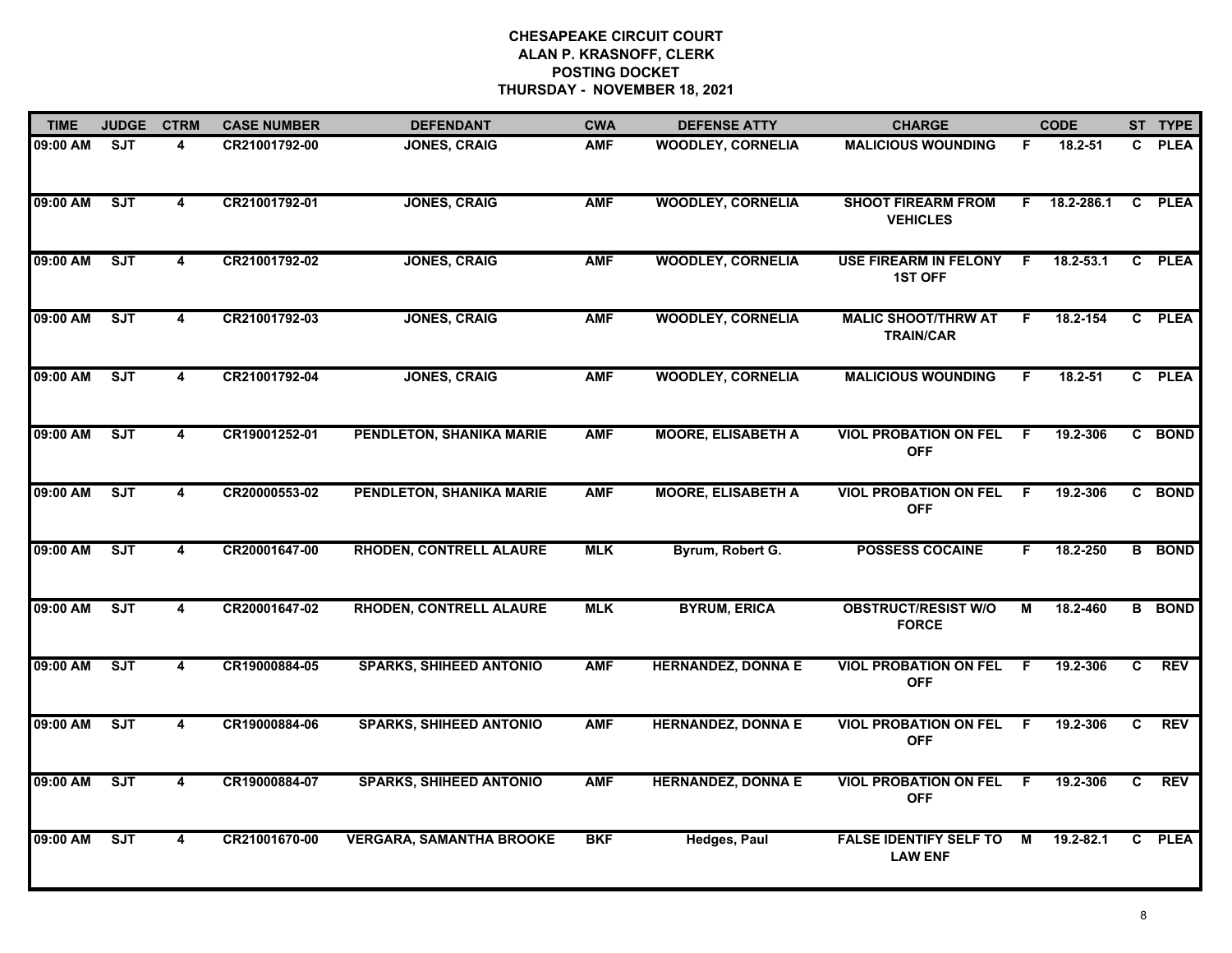| <b>TIME</b> | <b>JUDGE</b> | <b>CTRM</b>             | <b>CASE NUMBER</b> | <b>DEFENDANT</b>                              | <b>CWA</b> | <b>DEFENSE ATTY</b>           | <b>CHARGE</b>                                         |    | <b>CODE</b> |    | ST TYPE     |
|-------------|--------------|-------------------------|--------------------|-----------------------------------------------|------------|-------------------------------|-------------------------------------------------------|----|-------------|----|-------------|
| 09:00 AM    | <b>SJT</b>   | 4                       | CR21001670-01      | <b>VERGARA, SAMANTHA BROOKE</b>               | <b>BKF</b> | Hedges, Paul                  | IDNTY THFT: OBT ID, AVOID M 18.2-186.3<br><b>ARST</b> |    |             | C. | <b>PLEA</b> |
| 09:00 AM    | <b>SJT</b>   | $\overline{\mathbf{4}}$ | CR21001670-02      | <b>VERGARA, SAMANTHA BROOKE</b>               | <b>BKF</b> | <b>Hedges, Paul</b>           | <b>IDNTY THFT: OBT ID, AVOID M</b><br><b>ARST</b>     |    | 18.2-186.3  | C  | <b>PLEA</b> |
| 09:00 AM    | SJT          | $\overline{\mathbf{4}}$ | CR21001670-03      | <b>VERGARA, SAMANTHA BROOKE</b>               | <b>BKF</b> | <b>Hedges, Paul</b>           | <b>DRUGS: POSSESS</b><br><b>FENTANYL</b>              | F. | 18.2-250    |    | C PLEA      |
| 09:00 AM    | SJT          | 4                       | CR21001670-04      | <b>VERGARA, SAMANTHA BROOKE</b>               | <b>BKF</b> | <b>Hedges, Paul</b>           | <b>UNAUTH POSSESSION:</b><br><b>DRUG PARA</b>         | М  | 54.1-3466   |    | C PLEA      |
| 09:00 AM    | SJT          | 4                       | CR21001670-05      | <b>VERGARA, SAMANTHA BROOKE</b>               | <b>BKF</b> | <b>Hedges, Paul</b>           | <b>SHOPLIFT/ ALTER</b><br><b>MERCH&lt;\$1000</b>      | M  | 18.2-103    |    | C PLEA      |
| 09:00 AM    | SJT          | $\overline{\mathbf{4}}$ | CR19000837-05      | <b>WYMER, TAYLOR LYNN</b>                     | <b>SPP</b> | <b>SPARTZ, SARA M</b>         | <b>VIOL PROBATION ON FEL</b><br><b>OFF</b>            | F. | 19.2-306    |    | C BOND      |
| 09:00 AM    | <b>RAB</b>   | 5                       | CR17002018-03      | <b>JOHNSON, DOUGLAS</b><br><b>CHRISTOPHER</b> | <b>SPP</b> | <b>HOLDER, WILLIAM JOSHUA</b> | <b>VIOL PROBATION ON FEL F</b><br><b>OFF</b>          |    | 19.2-306    |    | C BOND      |
| 09:00 AM    | <b>RAB</b>   | 5                       | CR17002018-04      | <b>JOHNSON, DOUGLAS</b><br><b>CHRISTOPHER</b> | <b>SPP</b> | <b>HOLDER, WILLIAM JOSHUA</b> | <b>VIOL PROBATION ON FEL</b><br><b>OFF</b>            | -F | 19.2-306    |    | C BOND      |
| 09:00 AM    | <b>RAB</b>   | 5                       | CR17002018-05      | <b>JOHNSON, DOUGLAS</b><br><b>CHRISTOPHER</b> | <b>SPP</b> | <b>HOLDER, WILLIAM JOSHUA</b> | <b>VIOL PROBATION ON FEL</b><br><b>OFF</b>            | -F | 19.2-306    | C. | <b>BOND</b> |
| 09:00 AM    | <b>RAB</b>   | 5                       | CR20000876-00      | <b>KOON, PATRICK CHARLES</b>                  | <b>KJB</b> | Martin, Terence P.            | <b>ASSAULT &amp; BATTERY-FAM</b><br><b>MEMBER</b>     | M  | 18.2-57.2   | B  | <b>RR</b>   |
| 09:00 AM    | <b>RAB</b>   | 5                       | CR20000876-09      | <b>KOON, PATRICK CHARLES</b>                  | <b>KJB</b> | Martin, Terence P.            | <b>VIOL PROBATION OF MISD M</b><br><b>OFF</b>         |    | 19.2-306    | C  | <b>REV</b>  |
| 09:00 AM    | <b>RAB</b>   | 5                       | CR20000876-10      | <b>KOON, PATRICK CHARLES</b>                  | <b>KJB</b> | Martin, Terence P.            | <b>VIOL PROBATION ON FEL</b><br><b>OFF</b>            | F. | 19.2-306    | C  | <b>REV</b>  |
| 09:00 AM    | <b>RAB</b>   | 5                       | CR20000876-11      | <b>KOON, PATRICK CHARLES</b>                  | <b>KJB</b> | Martin, Terence P.            | <b>VIOL PROBATION ON FEL</b><br><b>OFF</b>            | -F | 19.2-306    | C. | <b>REV</b>  |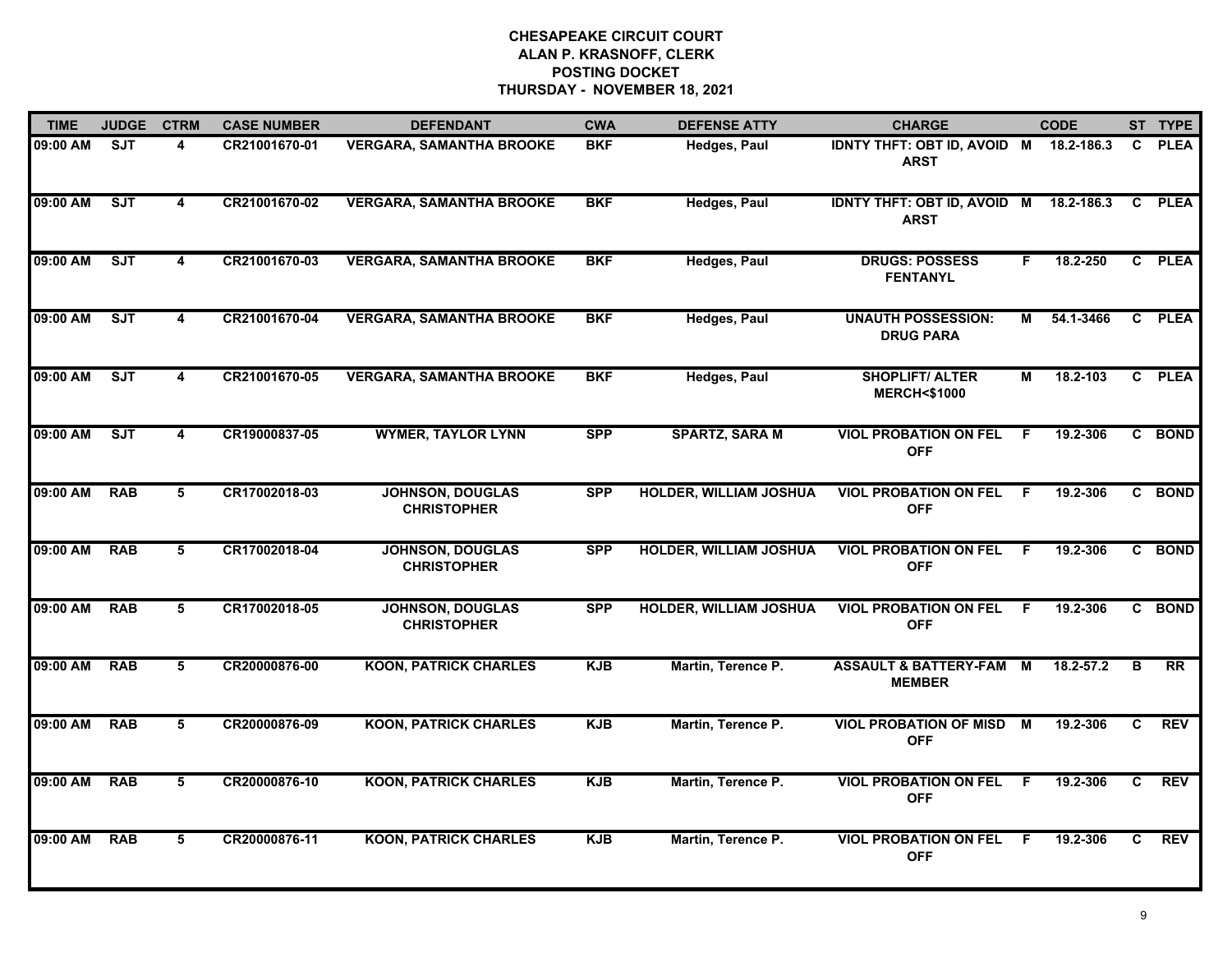| <b>TIME</b> | <b>JUDGE</b> | <b>CTRM</b>     | <b>CASE NUMBER</b> | <b>DEFENDANT</b>                                | <b>CWA</b> | <b>DEFENSE ATTY</b>           | <b>CHARGE</b>                                 |    | <b>CODE</b> |                | ST TYPE       |
|-------------|--------------|-----------------|--------------------|-------------------------------------------------|------------|-------------------------------|-----------------------------------------------|----|-------------|----------------|---------------|
| 09:00 AM    | <b>RAB</b>   | 5               | CR20000876-12      | <b>KOON, PATRICK CHARLES</b>                    | <b>KJB</b> | Martin, Terence P.            | <b>VIOL PROBATION OF MISD M</b><br><b>OFF</b> |    | 19.2-306    | C.             | <b>REV</b>    |
| 09:00 AM    | <b>RAB</b>   | 5               | CR19000411-00      | <b>LAMMIE, DANIEL FRANCIS</b>                   | <b>AYR</b> | Jones, David L.               | <b>PETIT LARCENY 3RD</b><br><b>OFFENSE</b>    | F. | 18.2-96     | C              | RR            |
| 09:00 AM    | <b>RAB</b>   | 5               | CR20001170-00      | <b>PARSONS, DOMINIQUE TYRONE</b>                | <b>AJS</b> | <b>WEAVER ROOTS, SONYA</b>    | DWI: 1ST OFF, BAC .15-.20% M                  |    | 18.2-266    |                | <b>B</b> TRYL |
| 09:00 AM    | <b>RAB</b>   | 5               | CR19000054-06      | <b>REID, SARAH MARIE</b>                        | <b>SPP</b> | <b>HOLDER, WILLIAM JOSHUA</b> | <b>VIOL PROBATION ON FEL</b><br><b>OFF</b>    | -F | 19.2-306    |                | C BOND        |
| 09:00 AM    | <b>RAB</b>   | 5               | CR19000054-07      | <b>REID, SARAH MARIE</b>                        | <b>SPP</b> | <b>HOLDER, WILLIAM JOSHUA</b> | <b>VIOL PROBATION OF MISD</b><br><b>OFF</b>   | M  | 19.2-306    |                | C BOND        |
| 09:00 AM    | <b>RAB</b>   | 5               | CR19000054-08      | <b>REID, SARAH MARIE</b>                        | <b>SPP</b> | <b>HOLDER, WILLIAM JOSHUA</b> | <b>VIOL PROBATION OF MISD M</b><br><b>OFF</b> |    | 19.2-306    |                | C BOND        |
| 09:00 AM    | <b>RAB</b>   | 5               | CR19000329-03      | <b>SAVAGE, SCOTT EDWARD</b>                     | <b>AYR</b> | <b>BARLOW, JASON A</b>        | <b>POSSESS COCAINE</b>                        | F. | 18.2-250    | $\overline{c}$ | <b>ROL</b>    |
| 09:00 AM    | <b>RAB</b>   | 5               | CR19000329-04      | <b>SAVAGE, SCOTT EDWARD</b>                     | <b>AYR</b> | <b>BARLOW, JASON A</b>        | <b>POSSESS AMPHETAMINE</b>                    | F  | 18.2-250    | C              | <b>ROL</b>    |
| 09:00 AM    | <b>RAB</b>   | 5               | CR19000329-05      | <b>SAVAGE, SCOTT EDWARD</b>                     | <b>AYR</b> | <b>BARLOW, JASON A</b>        | PWID METHAMPHETAMINE F                        |    | 18.2-248    | C              | <b>ROL</b>    |
| 09:00 AM    | <b>RAB</b>   | 5               | CR12002839-03      | <b>SCOTT, TRAVIS EDRISE</b>                     | <b>KJB</b> | Gilchrist, Kurt A.            | VIOL GOOD BEHAV (ELUDE) F                     |    | 19.2-306    |                | <b>REV</b>    |
| 09:00 AM    | <b>RAB</b>   | 5               | CR18001632-01      | <b>SPEARS, KATHERINE ESTELLE</b>                | <b>SPP</b> | <b>SPARTZ, SARA M</b>         | <b>VIOL PROBATION ON FEL</b><br><b>OFF</b>    | -F | 19.2-306    |                | C BOND        |
| 09:00 AM    | <b>RAB</b>   | $5\overline{5}$ | CR21001176-00      | <b>TEMOCHE, RALPH ALEX</b><br><b>FITZGERALD</b> | <b>KJB</b> | James, Andrew K.              | DWI, 2ND                                      | М  | B.18.2-266  |                | <b>B</b> PLEA |
| 09:00 AM    | <b>RAB</b>   | 5               | CR20000244-00      | <b>WASHINGTON, JEFFERY TYRONE</b>               | <b>AYR</b> | <b>Mason, Sharon Butler</b>   | <b>HABIT OFF DRIVE W/O LIC</b><br>2+OFF       | F. | B.46.2-357  |                | <b>B</b> SENR |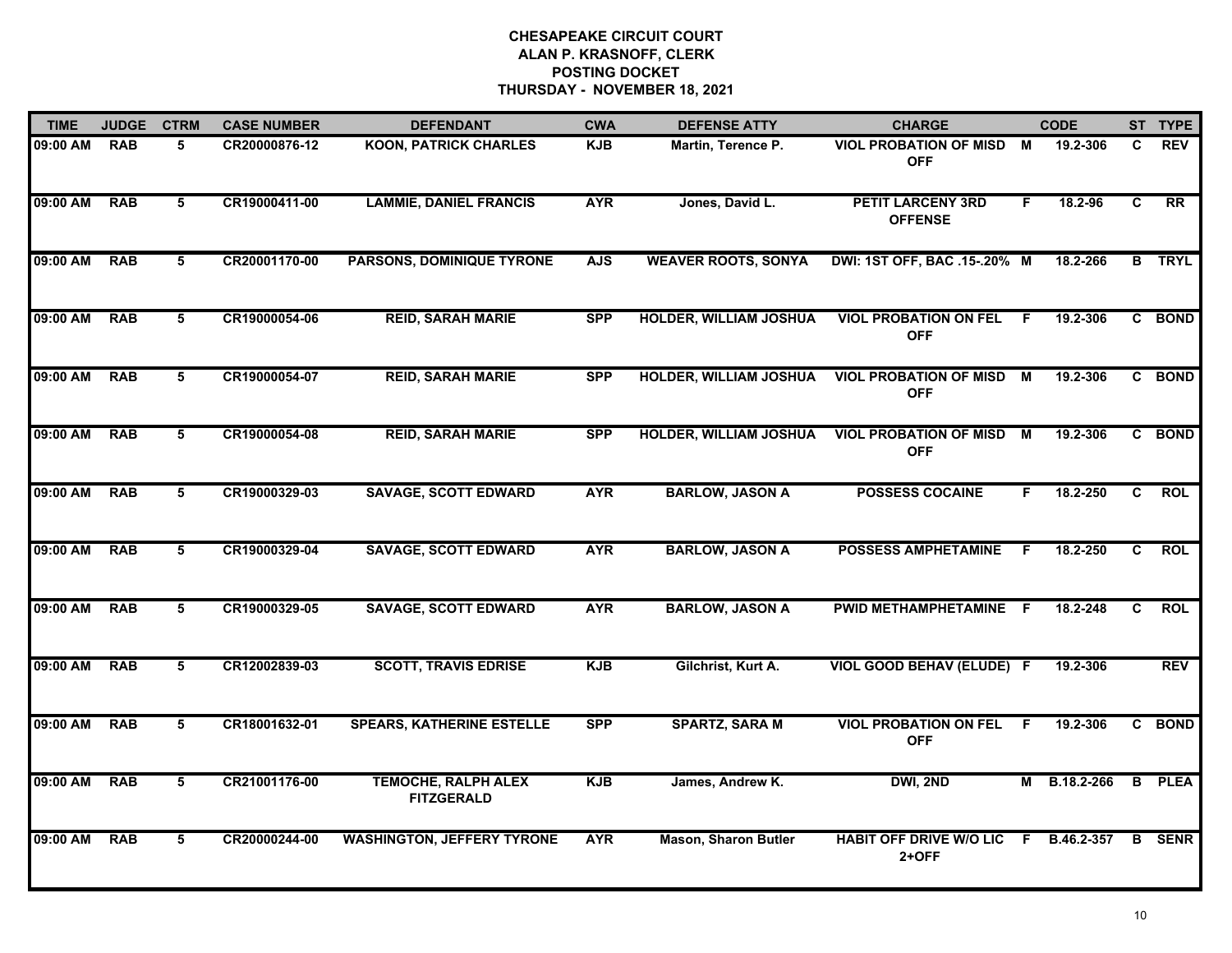| <b>TIME</b> | <b>JUDGE</b> | <b>CTRM</b> | <b>CASE NUMBER</b> | <b>DEFENDANT</b>                         | <b>CWA</b> | <b>DEFENSE ATTY</b>        | <b>CHARGE</b>                                          |     | <b>CODE</b>           |    | ST TYPE       |
|-------------|--------------|-------------|--------------------|------------------------------------------|------------|----------------------------|--------------------------------------------------------|-----|-----------------------|----|---------------|
| 09:00 AM    | <b>RAB</b>   | 5           | CR20000244-01      | <b>WASHINGTON, JEFFERY TYRONE</b>        | <b>AYR</b> |                            | <b>FAIL TO APPEAR-</b><br><b>SENTENCING</b>            |     | M 18.2-456(6)         |    | S ADAT        |
| 09:00 AM    | <b>RAB</b>   | 5           | CR19000239-00      | <b>WHITE, ASHLEY EVANGLEINE</b>          | <b>AHM</b> | <b>STEVENSON, LAKISHI</b>  | <b>MALICIOUS WOUNDING</b>                              | F.  | 18.2-51               |    | C BOND        |
| 09:00 AM    | <b>RAB</b>   | 5           | CR19000239-01      | <b>WHITE, ASHLEY EVANGLEINE</b>          | <b>AHM</b> | <b>STEVENSON, LAKISHI</b>  | <b>FAIL TO APPEAR;</b><br><b>CONTEMPT</b>              |     | $M$ 18.2-456(6)       |    | C BOND        |
| 09:30 AM    | <b>RAB</b>   | 5           | CR20000996-00      | <b>BOONE, KENNETH</b>                    | <b>DRT</b> |                            | <b>ANIMAL: RUN AT LARGE</b>                            | M   | $10 - 42$             | S  | <b>TBS</b>    |
| 09:30 AM    | <b>RAB</b>   | 5           | CR20000996-01      | <b>BOONE, KENNETH</b>                    | <b>DRT</b> |                            | <b>FTA-MOT</b>                                         |     | $M$ 18.2-456(6)       |    | O ADAT        |
| 10:30 AM    | <b>RAB</b>   | 5           | CR18001736-06      | <b>MONTANEZ, STEPHANIE MARIA</b>         |            |                            | <b>VIOL PROBATION ON FEL F</b><br><b>OFF</b>           |     | 19.2-306              |    | C ADAT        |
| 12:00 PM    | <b>RAB</b>   | 5           | CR16000423-04      | <b>ESTES, ANTHONY EARL</b>               |            |                            | <b>VIOL PROBATION ON FEL F</b><br><b>OFF</b>           |     | 19.2-306              |    | C ADAT        |
| 09:00 AM    | <b>TSW</b>   | 6           | CR21000248-00      | <b>CRUZ, AMIR SHARIFF</b>                | <b>MNF</b> | <b>ANDREWS, MARK A</b>     | <b>REFUSAL 2ND+ OFF</b>                                |     | M A.18.2-268.3 B TRYL |    |               |
| 09:00 AM    | <b>TSW</b>   | 6           | CR21001153-01      | <b>DUNKEL, CYNTHIA DAPHNE</b>            | <b>PLS</b> | Martin, Terence P.         | <b>VIOL PROBATION ON FEL</b><br><b>OFF</b>             | -F  | 19.2-306              | C. | <b>REV</b>    |
| 09:00 AM    | <b>TSW</b>   | 6           | CR21001660-00      | <b>GALBREATH, JOHN EARL</b>              | <b>BEA</b> | <b>HORTON, WYNN</b>        | <b>TRESPASS AFTER</b><br><b>FORBIDDEN</b>              | М   | 18.2-119              |    | C BOND        |
| 09:00 AM    | <b>TSW</b>   | 6           | CR21001296-00      | HALL-RANDALL, DIMANTRE<br><b>LASHAWN</b> | <b>MNF</b> | <b>HERNANDEZ, DONNA E</b>  | ELUDE/DISREGARD POLICE- F 46.2-817(B)<br><b>FELONY</b> |     |                       |    | C PLEA        |
| 09:00 AM    | <b>TSW</b>   | 6           | CR20001898-00      | <b>HOSKINS, ERIC ANTONIO</b>             | <b>BW</b>  | Gilchrist, Kurt A.         | POSSESS HYDROCODONE F                                  |     | 18.2-250              |    | <b>B</b> TRYL |
| 09:00 AM    | <b>TSW</b>   | 6           | CR19001385-02      | <b>NEWCOMB, JASON GARRETT</b>            | <b>PLS</b> | <b>RIVARD, DAVID S; JR</b> | <b>VIOL PROBATION ON FEL</b><br><b>OFF</b>             | - F | 19.2-306              | C. | <b>REV</b>    |